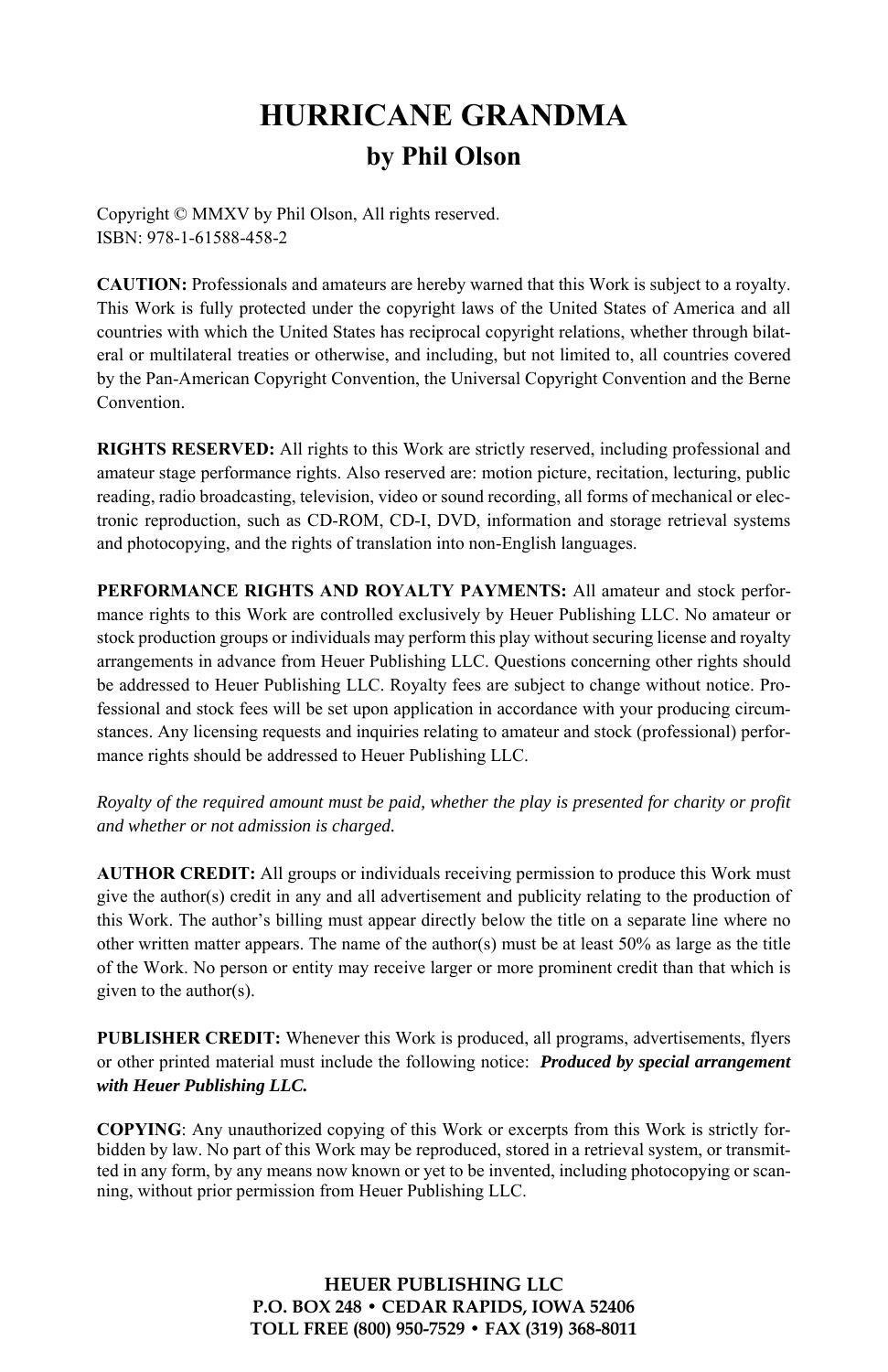## **HURRICANE GRANDMA**  *A One-Act Play*  **by Phil Olson**

**SYNOPSIS:** With a hurricane raging outside, three strangers are evacuated into a school gymnasium to wait out the storm. Robert, a work-a-holic advertising executive, is desperate to escape in order to close a deal with the large corporation, Grandma's Cookies. He is now trapped with a bold elderly woman who, to his dismay, is playing match-maker with a woman he despises. The only thing that might bring these three together is battling the overzealous school security guard.

## **CAST OF CHARACTERS**

| into a school gymnasium to wait out the storm. Robert, a work-a-holic            |                                          |
|----------------------------------------------------------------------------------|------------------------------------------|
| advertising executive, is desperate to escape in order to close a deal with the  |                                          |
| large corporation, Grandma's Cookies. He is now trapped with a bold elderly      |                                          |
| woman who, to his dismay, is playing match-maker with a woman he despises.       |                                          |
| The only thing that might bring these three together is battling the overzealous |                                          |
| school security guard.                                                           |                                          |
|                                                                                  |                                          |
| <b>CAST OF CHARACTERS</b>                                                        |                                          |
| $(2$ females, $2$ males, $0-1$ either)                                           |                                          |
|                                                                                  |                                          |
|                                                                                  |                                          |
|                                                                                  | hippie/bohemian look. (76 lines)         |
|                                                                                  |                                          |
|                                                                                  | wearing a business suit, looking very    |
| professional. (118 lines)                                                        |                                          |
| $CARL(m)$                                                                        | 35; Wears a security guard uniform, with |
| a can of mace attached to his belt.                                              |                                          |
| $(65$ lines)                                                                     |                                          |
|                                                                                  |                                          |
| LOUDSPEAKER (m/f)Pre-recorded or offstage voice. (1 line)                        |                                          |
|                                                                                  |                                          |
| <b>DURATION:</b> 25 minutes.                                                     |                                          |
| TIME: Present day.                                                               |                                          |
| <b>SETTING:</b> School gymnasium.                                                |                                          |
|                                                                                  |                                          |
|                                                                                  |                                          |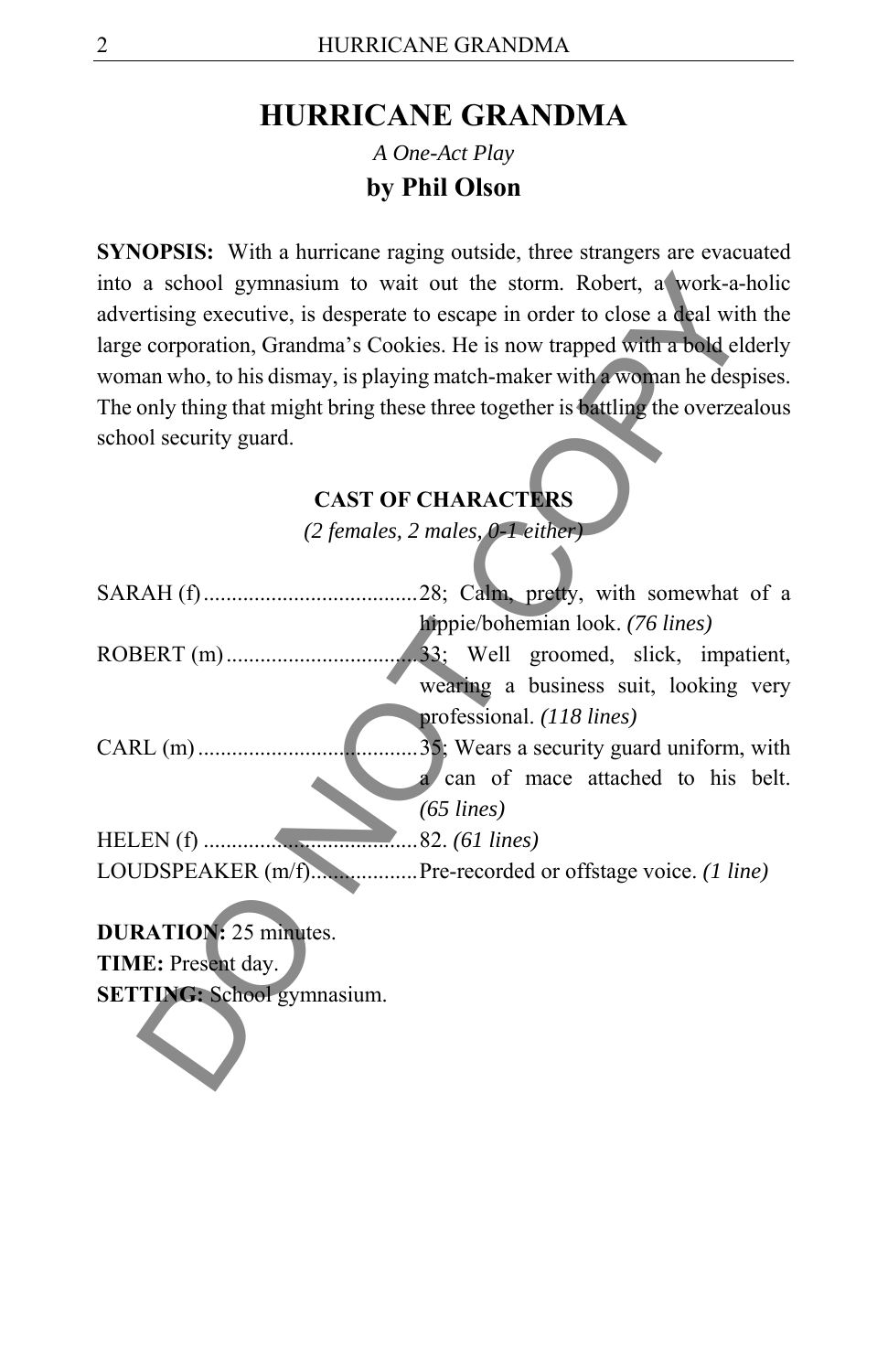*AT START: The set is a high school gymnasium. On the floor are four workout mats, lined up in a row. A drinking fountain is off stage right. Sitting on one of the mats against the wall is SARAH reading a book.*  In walks CARL followed by ROBERT. ROBERT is on a cell phone. *CARL takes himself way too seriously.* 

**ROBERT:** *(Into cell phone.)* Yeah, can you believe it? I have to stay in a crumby high school gymnasium until the hurricane is over...

**CARL:** It's not crumby, sir...

**ROBERT:** *(Still on his cell phone, looking around.)* And what is that smell?

**CARL:** Bananas, sir. Ripe bananas.

**ROBERT:** Great. *(Into phone.)* Listen, Dave, I'm going to need you to finish the Grandma's Cookie proposal and send it off. It's due in... *(Looks at his watch.)* Oh, crap, it's due in an hour...

**CARL:** Sir, I'm gonna have to ask you to get off the phone.

*SARAH puts down her book and watches the exchange.* 

**ROBERT:** *(Into phone.)* Just a second. *(To CARL.)* Excuse me?

**CARL:** Please get off the phone, sir. It's for your own safety.

**ROBERT:** *(Into phone.)* He wants me to get off the phone.

**CARL:** It's very important, sir. I have to go over the safety rules.

**ROBERT:** What's to go over? We're in a crumby gym.

**CARL:** Sir, I'm gonna have to ask you to step away from the phone.

**ROBERT:** It's... it's a cell phone. I'm holding it.

**CARL:** Put the phone down right now, sir.

**SARAH:** Dude, I'd put it down.

**ROBERT:** *(Ignoring him, into phone.)* Look, Dave, go ahead and do a spell check, put in the paragraph about the packaging suggestions, and we still need to come up with a slogan if we're going to win the account, so start thinking. **BERT:** (Into cell phone.) Yeah, can you believe it? I have to state that the commoly high school gymnasium until the hurricane is over...<br> **RL:** It's not crumby, sir...<br> **RL:** It's not crumby, sir...<br> **RL:** It's not crumb

*CARL pulls out his can of mace and aims it at ROBERT.* 

**CARL:** Sir, you're gonna have to put the phone down or I will be forced to use this.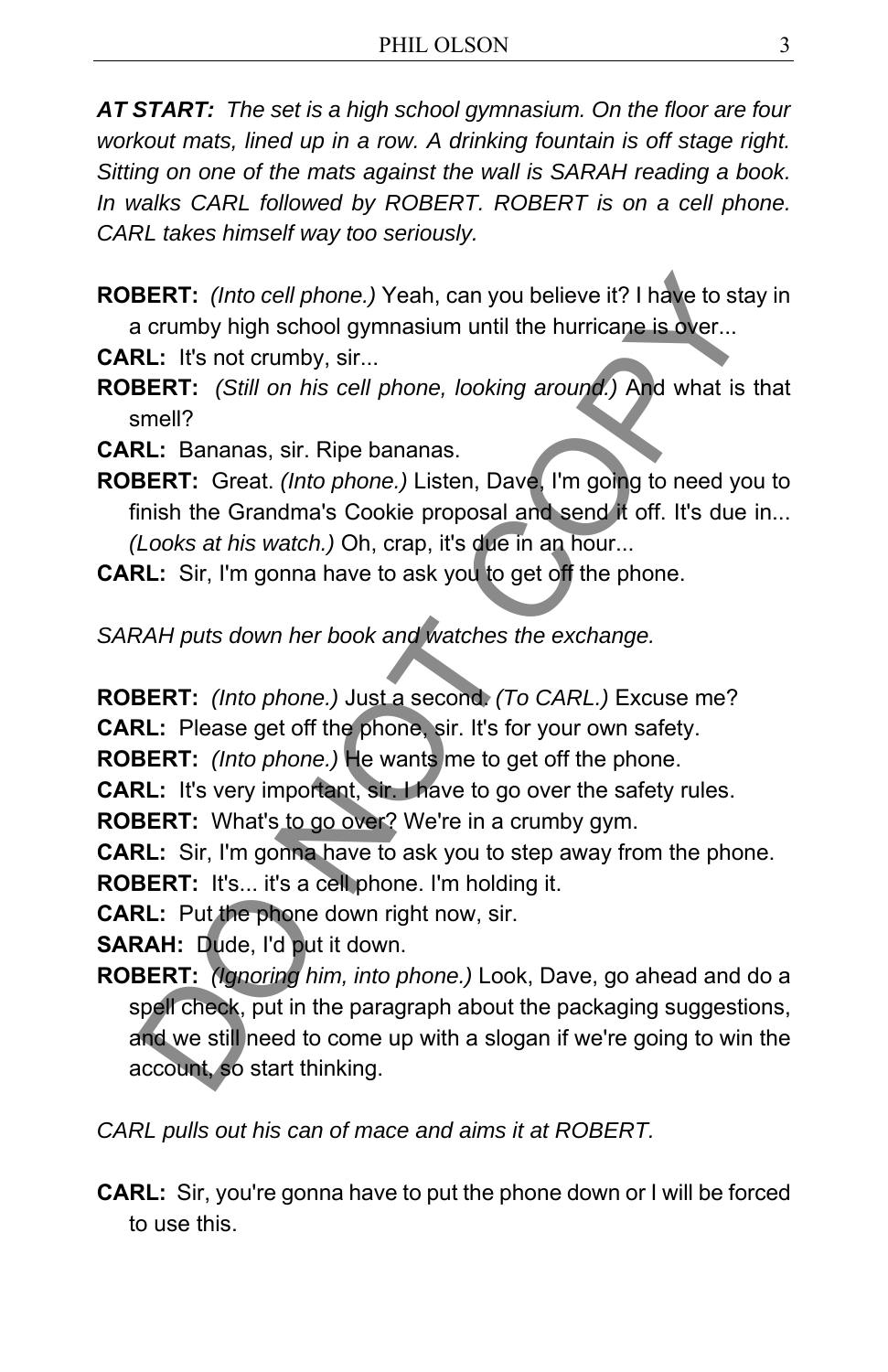**ROBERT:** *(Into phone.)* My battery is low. I'll call you back. *(Hangs up and puts the phone away. To CARL.)* What is your problem?

**CARL:** My problem is your safety, sir.

**ROBERT:** Aiming a can of mace at me is for my safety?

**CARL:** It's pepper spray, sir.

**ROBERT:** What's the difference?

- **CARL:** *(Thinks.)* The pepper. *(Puts the mace away.)* We've got a hurricane a brewin' out there, sir, a storm with 90 mile an hour winds, and if we have one wildcard among the group, i.e. you, this little house could come tumbling down faster than a deck of cards. **EL:** (Thinks.) The pepper. (Puts the mace away.) We've guarricane a brewin' out there, sir, a storm with 90 mile an hinds, and if we have one wildcard among the group, i.e. you, title house could come tumbling down faster
- **ROBERT:** *(Can't believe what he's hearing. Looks at SARAH.)* Is he serious?

**SARAH:** Oh, yeah.

- **ROBERT:** Look, I have to finish this phone call, okay? I have a proposal due in an hour, and if I don't come up with a slogan for the campaign...
- **CARL:** Sir, if you don't stop your jabberin' and listen up, you might not be alive long enough to enjoy your big old important business career.

**ROBERT:** This is ridiculous. You can't hold me here. *(Starts to leave.)*

**CARL:** You take one step out that door, I will have you arrested faster than you can say Okachobee, and I guarantee you will never make that phone call.

*ROBERT stops.* 

- **CARL:** The faster you listen up, the faster you get to your call. *(ROBERT listens attentively.)* Very good. *(Much louder than he has to be.)* Okay, if I can have everyone's attention, here, I'll go over the safety rules.
- **ROBERT:** *(Looks around.)* Can you turn down the volume a little? It's just us.

*CARL puts his hand on the mace indicating he might use it. ROBERT puts his hands up indicating for CARL to go ahead with his speech.*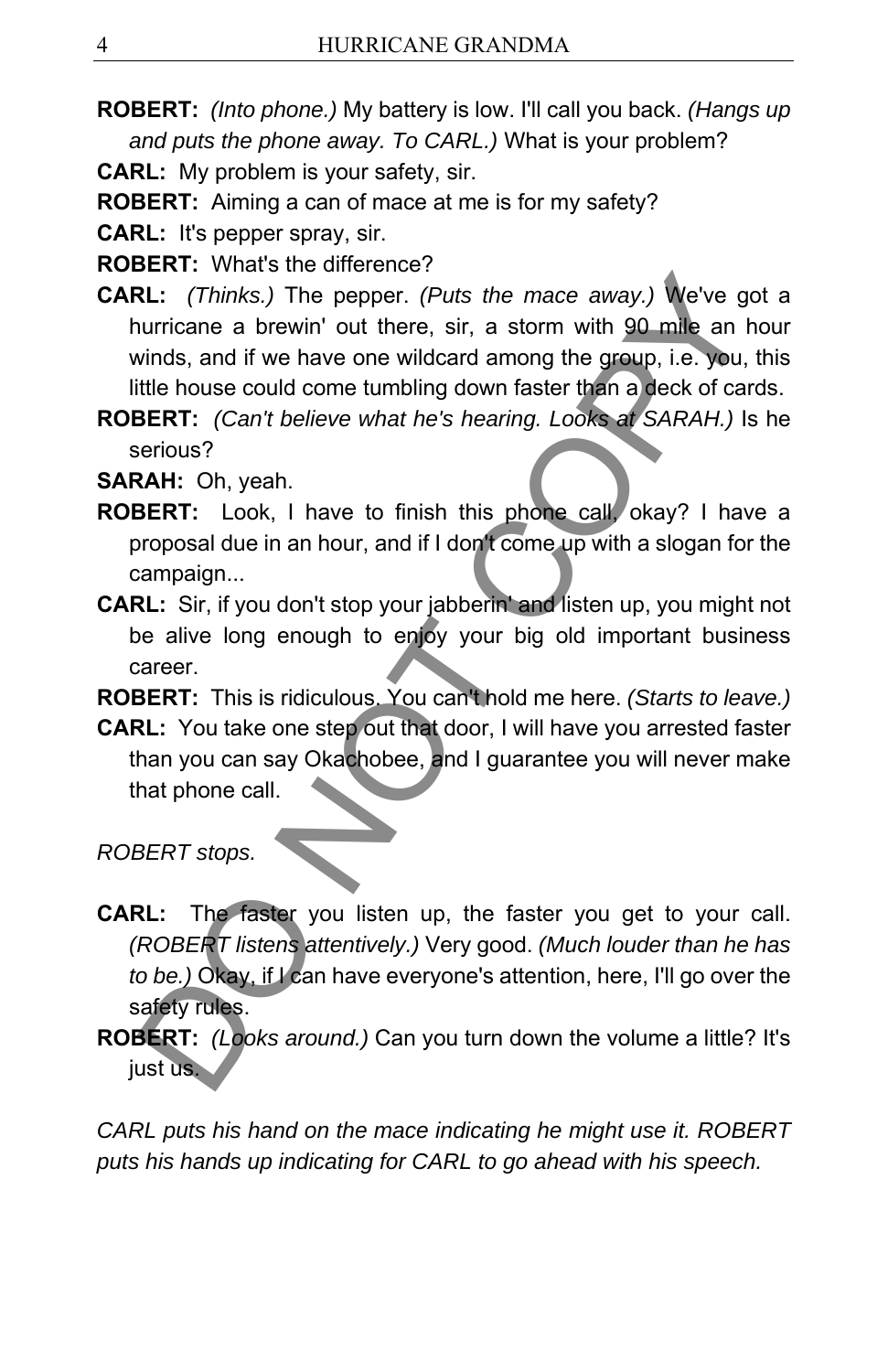**CARL:** Thank you. As I was saying, we have a level three hurricane comin' our way. They've evacuated the homes, closed off the bridges, directed you to the Hilldale High School gymnasium, my alma mater, home of the Fighting Monkey Squirrels. You're here for your own protection, and you are stuck here until it's over. Which may be a long time.

**ROBERT:** I've got to get back to work.

**CARL:** Sir, one more outburst like that, I'm afraid I'm gonna have to unleash Cassandra. *(Puts his hand on his mace.)*

**ROBERT:** You named your mace?

**SARAH:** Let it go.

**CARL:** Pepper spray... now, my name is Carl. You can call me Carl. A few things to go over. First, you will each be assigned a floor mat. Such as the mat that... *(Trying to remember her name.)*

**SARAH:** Sarah.

**CARL:** Such as the mat that Sarah is sitting on. Your mat will be your home. Treat it well and it will treat you well. What is your name, sir?

**ROBERT:** Robert.

- **CARL:** Robert, this will be your mat. *(Pointing to the mat next to SARAH.)*
- **ROBERT:** How about a chair? Can I have a chair?
- **CARL:** No chairs. Chairs are dangerous. A chair caught up in a stiff wind can take your head clean off. *(Makes a head-cutting-off gesture with his hands.)* Note The gate of the back to work.<br>
SERT: I've got to get back to work.<br>
SERT: I've got to get back to work.<br>
2L: Sir, one more outburst like that, I'm afraid I'm gonna have<br>
DBERT: You named your mace?<br>
2L: Pepper spray..

**ROBERT:** Fine. A mat then. I'll take this one. *(Pointing to another mat.)*

- **CARL:** No, you won't, sir. This is your assigned mat, right here. *(Pointing to his assigned mat.)*
- **ROBERT:** But this one has a better view.

*SARAH stifles a laugh. CARL glares at ROBERT. With his hand hovering around the mace.* 

**ROBERT:** This one will be fine. *(Gesturing to his assigned mat.)*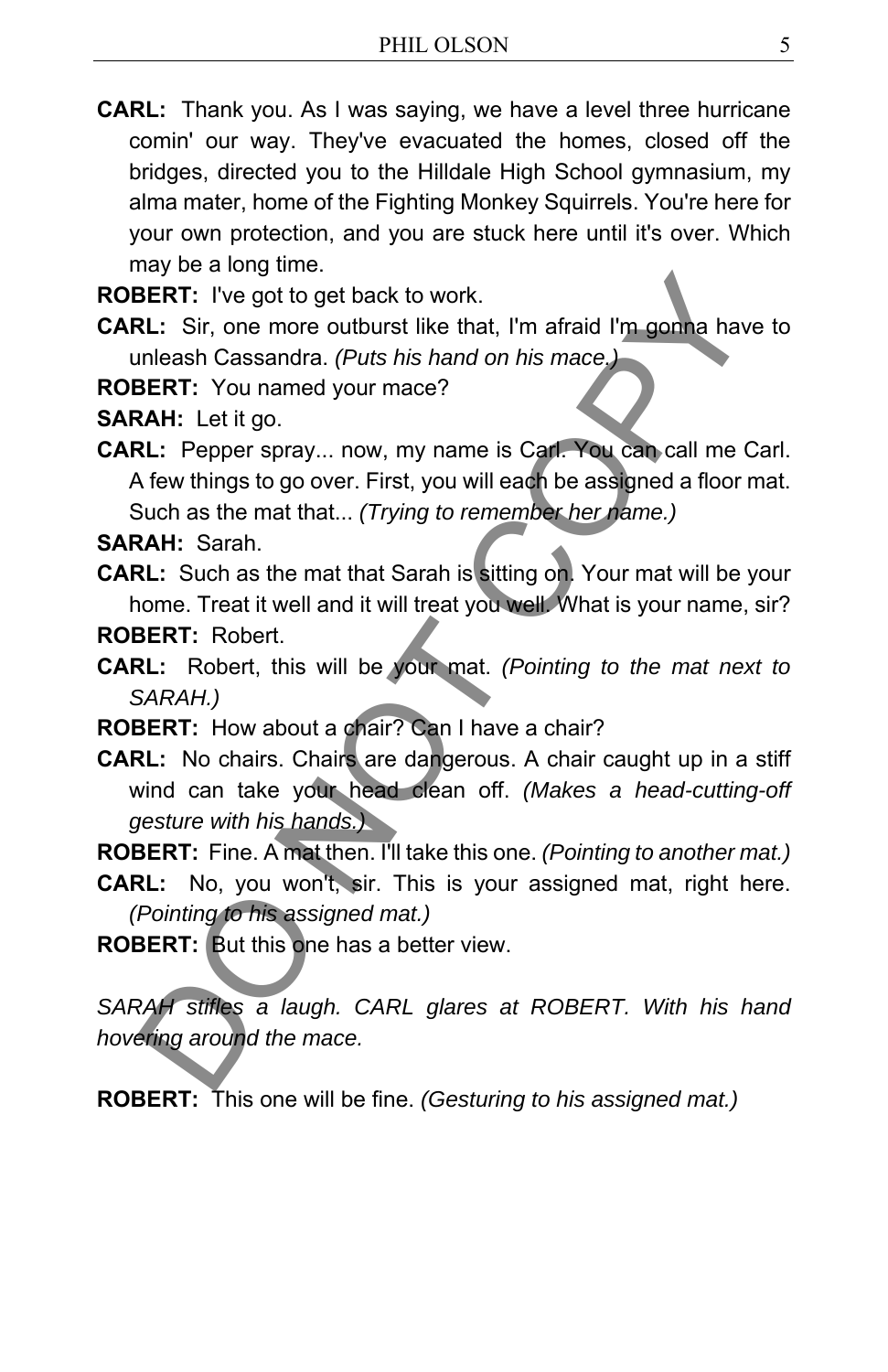**CARL:** Thank you. Now, there's a water fountain over there. Since we don't know how long we'll be here, we're gonna have to ration the water. What does that mean? I'll tell you what it means. No more than one trip to the water fountain in any two hour period. No more than 15 seconds of drinking per trip. The bathroom is down the hall. No drinking out of the sink. If I catch anyone cheating, say hello to Cassandra. Any questions? *(No one says anything.)* Good. Okay, I'll be back in a little bit to check on you. Make yourselves comfortable. You're in my home now. *(Exits.)*

**ROBERT:** What a jerk.

**CARL:** *(From outside the room.)* I heard that.

*ROBERT takes out his cell phone and punches in a number. SARAH watches him.* 

**ROBERT:** Yeah, Dave, it's me. You come up with anything on the slogan? ... Crap. Okay, keep thinking. I'll call you back. I gotta save my battery.

*ROBERT hangs up and looks at SARAH. SARAH smiles at him.* 

**ROBERT:** Am I amusing you?

**SARAH:** A little. *(Goes back to reading her book.)*

**ROBERT:** I'm glad I could help. *(Pacing back and forth, muttering.)* Tastes like nothing you've ever had... like a sugary treat... like flavor crystals of happiness... come on, think of something. *(SARAH coughs.)* Excuse me, I'm trying to concentrate, here. Commission of the same in text and the same of the same of the same of the same of the back in a little bit to check on you. Make yourse comfortable. You're in my home now. (Exits.)<br>BERT: What a jerk.<br>BERT: What a jerk.<br>BE

**SARAH:** *(Reading her book.)* Yeah, whatever.

**ROBERT:** What's that supposed to mean?

**SARAH:** Nothing.

**ROBERT:** Look, I've got a big account I'm trying to close, okay? I'm trying to focus.

**SARAH:** *(Still reading.)* Fine.

**ROBERT:** "Fine." ...Sitting there all relaxed. Not a care in the world. What are you, a secretary or something?

**SARAH:** Something like that.

**ROBERT:** Yeah, I thought so. All happy go lucky. Just sittin' there, reading your book, no responsibilities. What a life. Must be nice.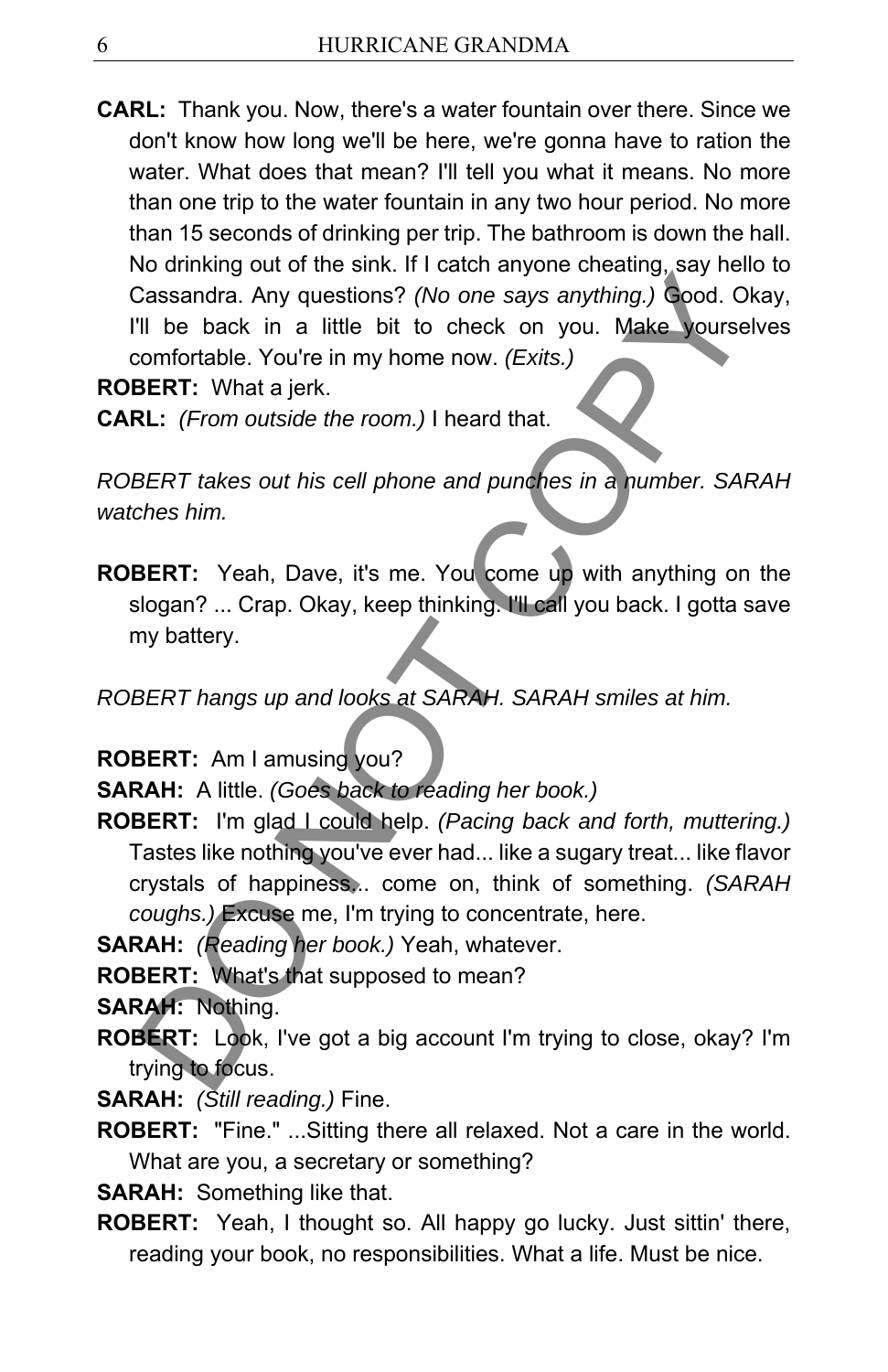- **SARAH:** You're stalling.
- **ROBERT:** What?
- **SARAH:** You can't think of a slogan, so you're wasting time talking to me.
- **ROBERT:** Oh, now you're a psychologist.

**SARAH:** Just trying to help.

**ROBERT:** Thanks, but I don't need your help, okay? I'm Robert Stevens. Maybe you've heard of me. Stevens and Gardner Advertising. I won three Addy Awards last year.

**SARAH:** Congratulations.

**ROBERT:** Thank you... now, if you don't mind, I've got to go back to work. *(Begins to pace.)*

**SARAH:** Don't let me stop you.

**ROBERT:** *(Muttering to himself.)* Cookies… chocolate chip cookies... chocolatey goodness... a burst of zesty chocolate... a carnival in your mouth... what do you say about chocolate chip cookies?

**SARAH:** *(Looks up from her book.)* Are you asking me?

**ROBERT:** No, I'm just thinking out loud.

- **SARAH:** Okay. *(Goes back to reading.)*
- **ROBERT:** "Grandma's Cookies." That's the name of the company. "Grandma's Cookies." I need to come up with a slogan in... *(Looks at his watch.)* Oh, crap... cookies. Chocolate chip cookies.... *(No response from SARAH.)* Any thoughts? *(SARAH looks up.)* **SERT:** Thanks, but I don't need your help, okay? I'm Ro<br>
SERT: Thanks, but I don't need your help, okay? I'm Ro<br>
Stevens. Maybe you've heard of me. Stevens and Gard<br>
Advertising. I won three Addy Awards last year.<br> **RAH:**

**SARAH:** Still thinking out loud?

- **ROBERT:** No, I'm asking you, okay? Even a blind monkey squirrel can find an acorn, sometimes.
- **SARAH:** You really have a way with people, don't you?
- **ROBERT:** Look, I'm under a lot of pressure, okay? Something you're not accustomed to.
- **SARAH:** Yeah, you're right. You know, I don't think I'm going to be much help to you.
- **ROBERT:** Well, at least you're honest. *(Continues to pace, muttering.)* Grandma's cookies... a mouth full of cookie goodness... cookielicious...
- **SARAH:** Just like grandma used to make.
- **ROBERT:** What?
- **SARAH:** Nothing.
- **ROBERT:** No, really, what did you say?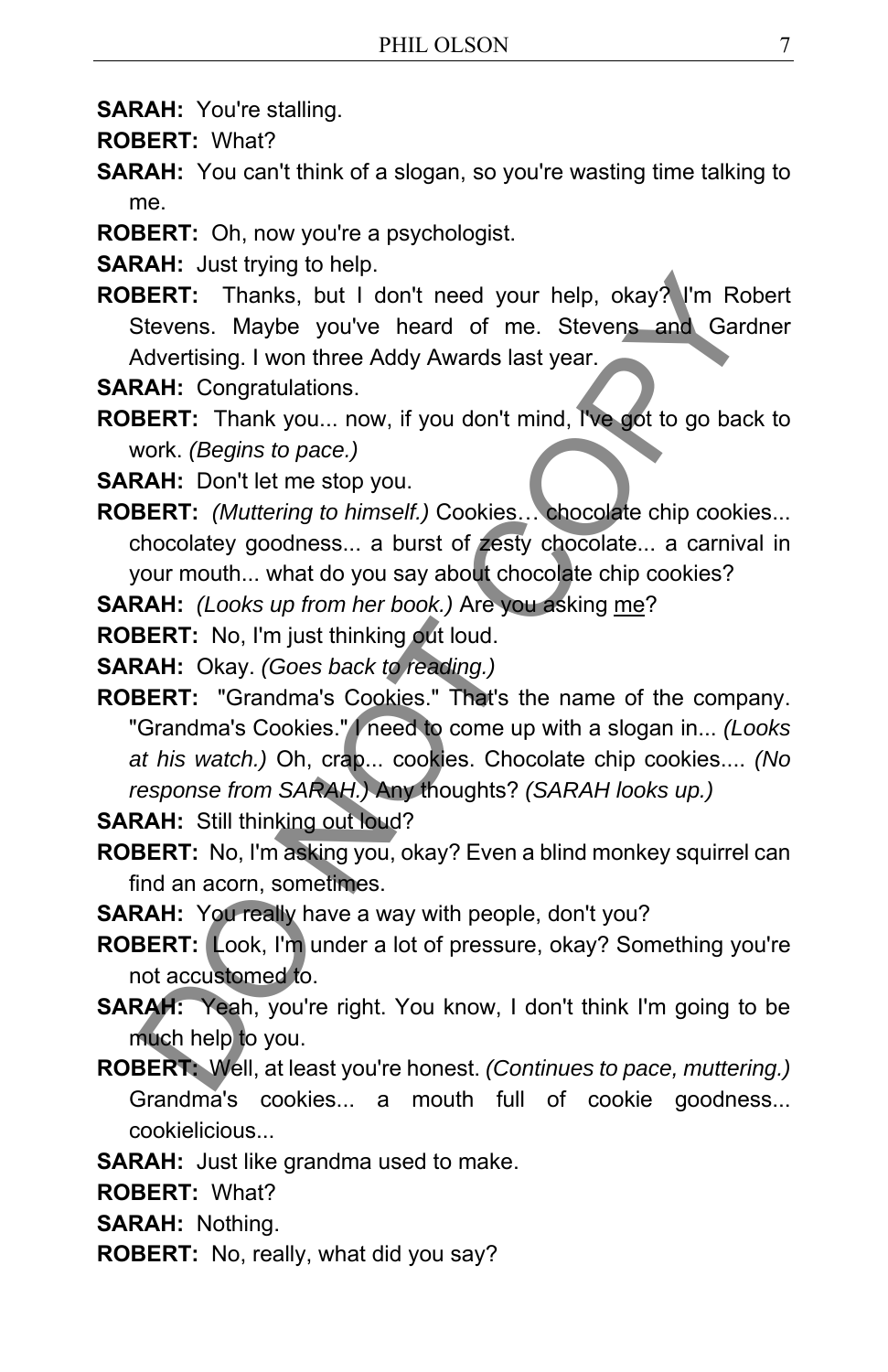**SARAH:** I don't remember.

**ROBERT:** Come on. You said something.

*Suddenly, from outside the gym, they hear CARL'S voice.* 

**CARL:** *(Offstage.)* ...and if you just follow me, I'll show you to your mat.

*CARL and a very old woman, HELEN, enter the gym. HELEN moves very slowly.* 

**CARL:** It's right in here, ma'am.

**HELEN:** *(Looks around.)* Oh, for cryin' out loud, would you look at this.

**CARL:** You'll be safe in here, ma'am. As long as you follow the safety rules.

**ROBERT:** *(To SARAH.)* What did you say? About the cookies.

**SARAH:** *(Putting her finger over her lips.)* Shhh.

**HELEN:** It smells like sweaty jocks.

**CARL:** That's bananas, ma'am.

**HELEN:** You have bananas? I'll have a banana.

**CARL:** No, ma'am, we don't have any bananas.

**HELEN:** You just said you had bananas.

**CARL:** Old bananas, ma'am. They're rotten.

**HELEN:** Well, what are you doing with rotten bananas?

**CARL:** They were left under the bleachers. Now, if you'll listen up, I'll go over the rules. RL and a very old woman, HELEN, enter the gym, HELEN more solven and a very old woman, HELEN, enter the gym, HELEN more solve that the state of the state of the state in here, mann.<br>
LEN: It's right in here, mann.<br>
LEN: (L

**HELEN:** *(Looks at ROBERT and SARAH.)* Oh, would you look at that, there are people here. I'm Helen.

**ROBERT:** Robert.

**SARAH:** Sarah.

**HELEN:** Those are nice names.

**CARL:** Ma'am, this is your assigned mat. This is where you will sleep.

**HELEN:** You want me to get down on the floor?

**CARL:** It's a mat, ma'am. It's got padding.

**HELEN:** What are you trying to kill me? If I get down on that floor, I'll never get up. Why don't you just dig me a grave?

**CARL:** I'll help you up, ma'am.

**HELEN:** Oh, yeah. Any excuse to grope an old lady.

**CARL:** I won't grope you, ma'am.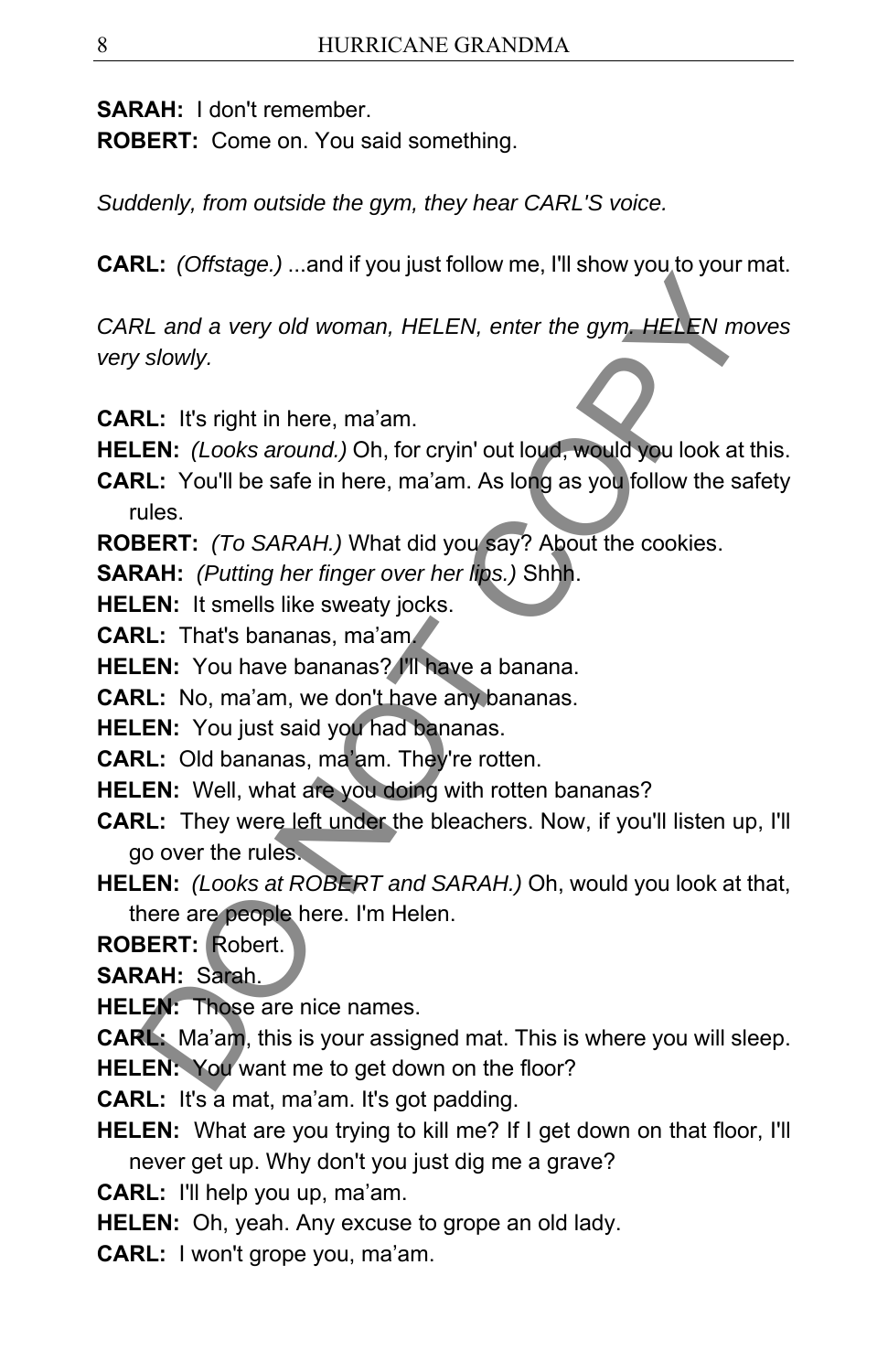**HELEN:** *(To SARAH.)* Has he groped you, yet?

**CARL:** Ma'am, if I can just have your attention for a moment...

**HELEN:** Is that a water fountain? I am so thirsty. *(Starts to cross to the water fountain.)*

**CARL:** Okay, if you can just hold up a second there, ma'am. I just need to go over a few things.

**ROBERT:** Why don't you mace her?

**HELEN:** When do you serve lunch?

**CARL:** Um, there's no lunch, ma'am.

**HELEN:** Well, what kind of a place is this, anyway? *(Drinks from the fountain.)*

**CARL:** It's a gym, ma'am. You're here for your safety…. Ma'am, your time is up on the drinking fountain.

**HELEN:** What?

**CARL:** You only get 15 seconds on the fountain.

**HELEN:** Oh, lighten up, Skippy.

**CARL:** It's Carl, and it's for your own safety, ma'am.

**HELEN:** I'd like a sandwich. Tuna fish on whole wheat. *(Still drinking from the fountain.)*

**CARL:** We don't have sandwiches, ma'am.

**HELEN:** Is there a cafeteria in this school?

**CARL:** Yes, ma'am.

**HELEN:** Well, then you have sandwiches, now, don't you? **ROBERT:** She's got you there.

**HELEN:** You want me to tell everyone you tried to starve an old lady? **CARL:** No, ma'am. **ERT:** Why don't you mace her?<br> **ERT:** Why don't you mace her?<br> **E.N.:** Um, there's no lunch, ma'am.<br> **COMIGINE:** Um, there's no lunch, ma'am.<br>
2L: I's a gym, ma'am. You're here for your safety... Ma'am, your safety.<br> **RL:** 

**HELEN:** I'd like the bread to be toasted. Chop chop.

*Carl turns and slowly leaves.* 

**HELEN:** Someone's gotta remove that pole from his butt.

**CARL:** *(From outside the gym.)* I heard that.

**HELEN:** So, are you two married?

**ROBERT and SARAH:** NO!

**HELEN:** Engaged?

**ROBERT:** We just met.

**HELEN:** Well, you should be married. You look good together.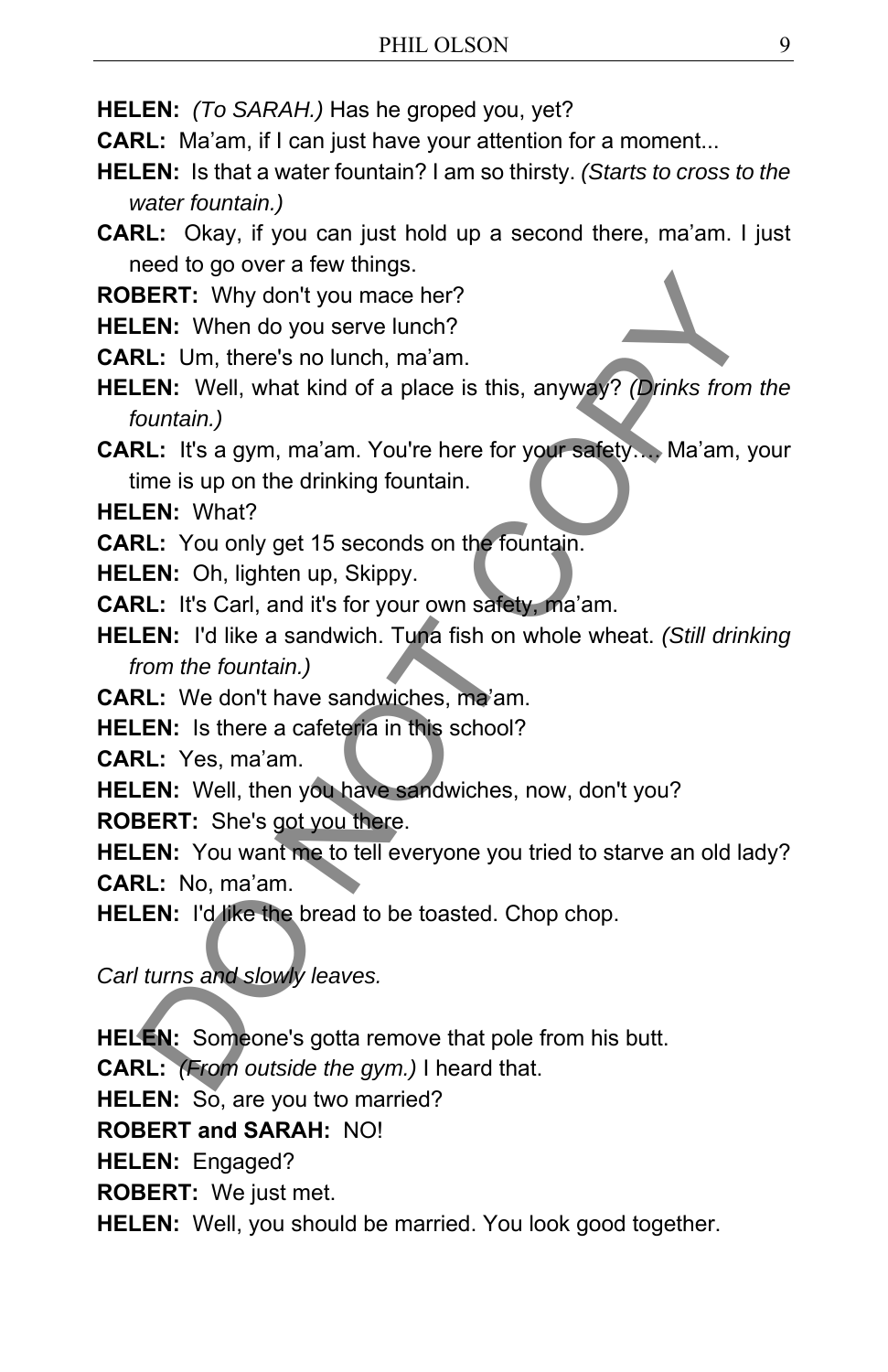*SARAH laughs. ROBERT looks at her.* 

- **ROBERT:** What's so funny?
- **SARAH:** That we look good together.
- **ROBERT:** What, are you saying that I'm not a good looking guy?
- **SARAH:** You're okay.
- **ROBERT:** I'm just "okay?"
- **SARAH:** I think your personality gets in the way of your looks.
- **ROBERT:** What does that mean?
- **HELEN:** You argue like you're married.
- **ROBERT:** We're not.
- **HELEN:** You've got all this sexual tension built up between you. You could cut it with a knife.
- **ROBERT:** There's no tension.
- **HELEN:** Oh, come on, you're wound up tighter than a frog's ass.
- **ROBERT:** I have a deadline at work. I'm under a lot of stress right now.
- **HELEN:** There's more than that going on here. I know. I was married three times. You know where the lady's room is? I've got a bladder the size of a walnut. **SERT:** I'm just 'okay?"<br> **SERT:** I'm just 'okay?"<br> **SERT:** I'm just 'okay?"<br> **SERT:** I'm just 'okay?"<br> **SERT:** What does that mean?<br> **SERT:** What does that mean?<br> **SERT:** Vou argue like you're married.<br> **SERT:** There's no

**ROBERT:** It's just down the hall.

*HELEN starts toward the bathroom.* 

**HELEN:** I'll just let you two continue to flirt with each other.

**ROBERT:** We're not flirting.

**HELEN:** Denial ain't just a river in Egypt.

**ROBERT:** There's no denial.

**HELEN:** Right. *(She's gone.)*

**ROBERT:** That's funny that she thinks we look good together.

**SARAH:** Hilarious.

**ROBERT:** Now, what were you saying about Grandma's cookies. **SARAH:** Excuse me?

**ROBERT:** You said something, like a possible slogan or something. **SARAH:** Oh, yeah. I don't remember.